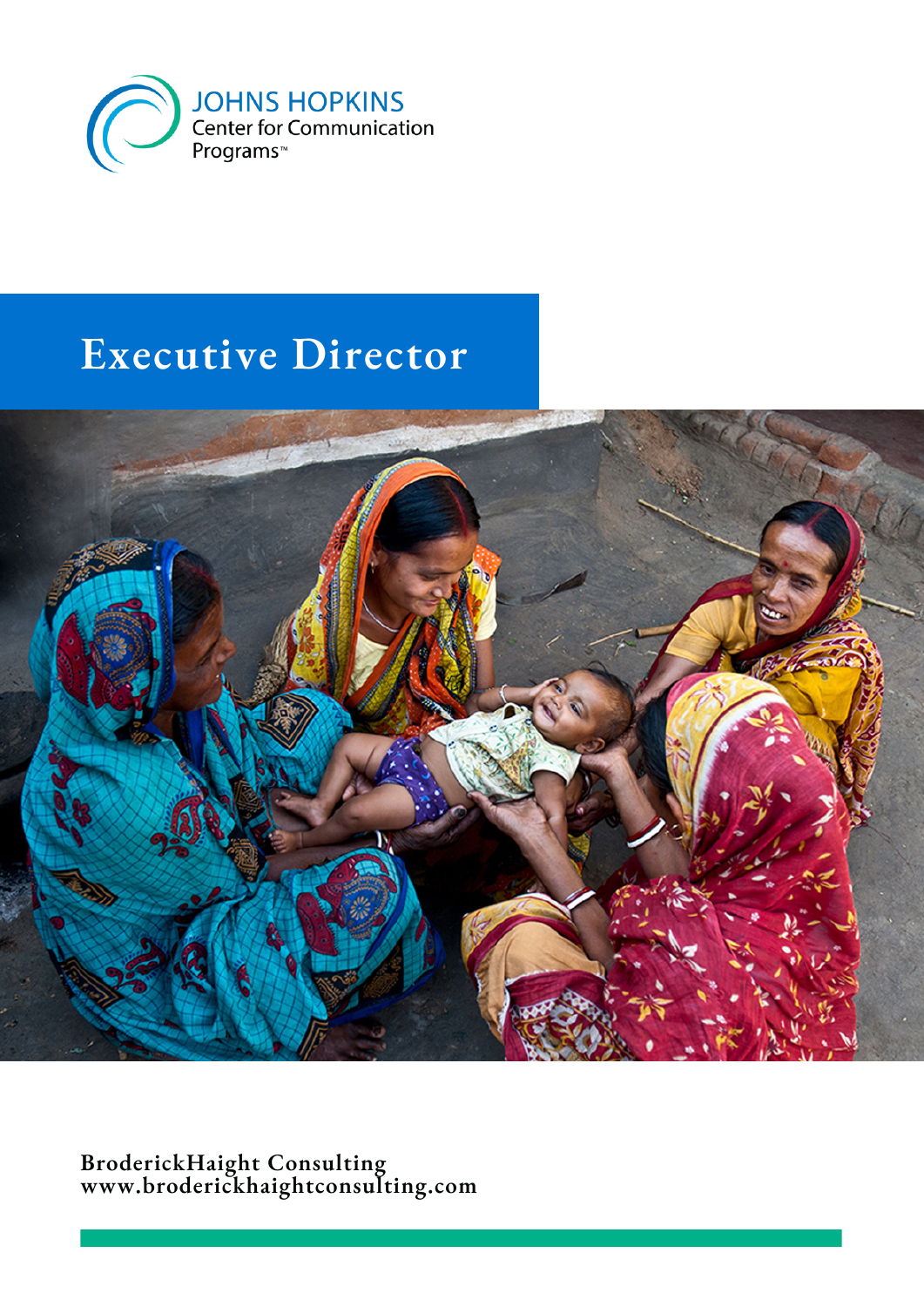# **About Johns Hopkins Center for Communication Programs**

Johns Hopkins Center for Communication Programs (CCP) was created more than 30 years ago to recognize the crucial role of communication in public health. CCP is a Center within the Johns Hopkins Bloomberg School of Public Health's Department of Health, Behavior and Society (HBS), an internationally renowned department that conducts research in the social and behavioral sciences in public health. HBS is one of 10 departments in the Johns Hopkins Bloomberg School of Public Health, the top-ranked public health school in the United States.

CCP is a leader in social and behavior change (SBC) because language, culture and community matter and that only by working together can we improve the health of individuals, families and communities around the world. Our strategic interventions are evidence-based, people-centered and results-oriented. Currently CCP has more than 50 grants and contracts in 35 countries from donors including USAID, bilateral and multilateral organizations, local and state governments, foundations and corporations. Among notable CCP projects are: USAID-funded *Breakthrough ACTION*, leading social and behavior change programs in about 30 countries by harnessing the power of communication and integrating innovative approaches from marketing science, behavioral economics, and human-centered design; USAID-funded *Knowledge SUCCESS*, supporting learning and opportunities for collaboration and knowledge exchange within the family planning and reproductive health community; *B'more for Healthy Babies*, reducing infant mortality and promoting well-being in Baltimore; and USAID-funded bi-lateral projects in countries such as Bangladesh, Tanzania and Uganda.

We work with governments and NGOs, providers and clients, community health workers and religious leaders, and stand alongside partners rooted in the communities where we work.

#### **Mission and Values**

Our mission is simple: To inspire and enable people around the world to make healthy choices for themselves and their families. We believe in the power of communication to save lives, by enabling people to adopt healthy behaviors for themselves, their families and their communities. This mission is manifest in the values CCP has articulated, which are:

**Passion:** Belief in the power of communication to impact health and development **Integrity:** Honest, transparent, and productive relationships

**Resourcefulness:** Versatile, flexible, and entrepreneurial in pursuit of our mission **Caring:** Supportive, collaborative, and respectful of each other as well as of local context and knowledge

#### **Expertise**

- Social and Behavior Change
- Knowledge Management
- Advocacy
- Risk Communication and Community Engagement
- Applied Research

#### **Focus Areas**

- Family Planning & Reproductive Health
- $\bullet$  HIV
- Maternal and Child Health
- Malaria
- COVID-19 & Emerging Infectious Diseases
- Noncommunicable diseases

#### **Priorities**

- Investment in SBC Capacity
- Social Justice
- Promoting Gender Equity
- Digital Strategy
- Climate Action
- Youth Partnership
- Behavioral Insights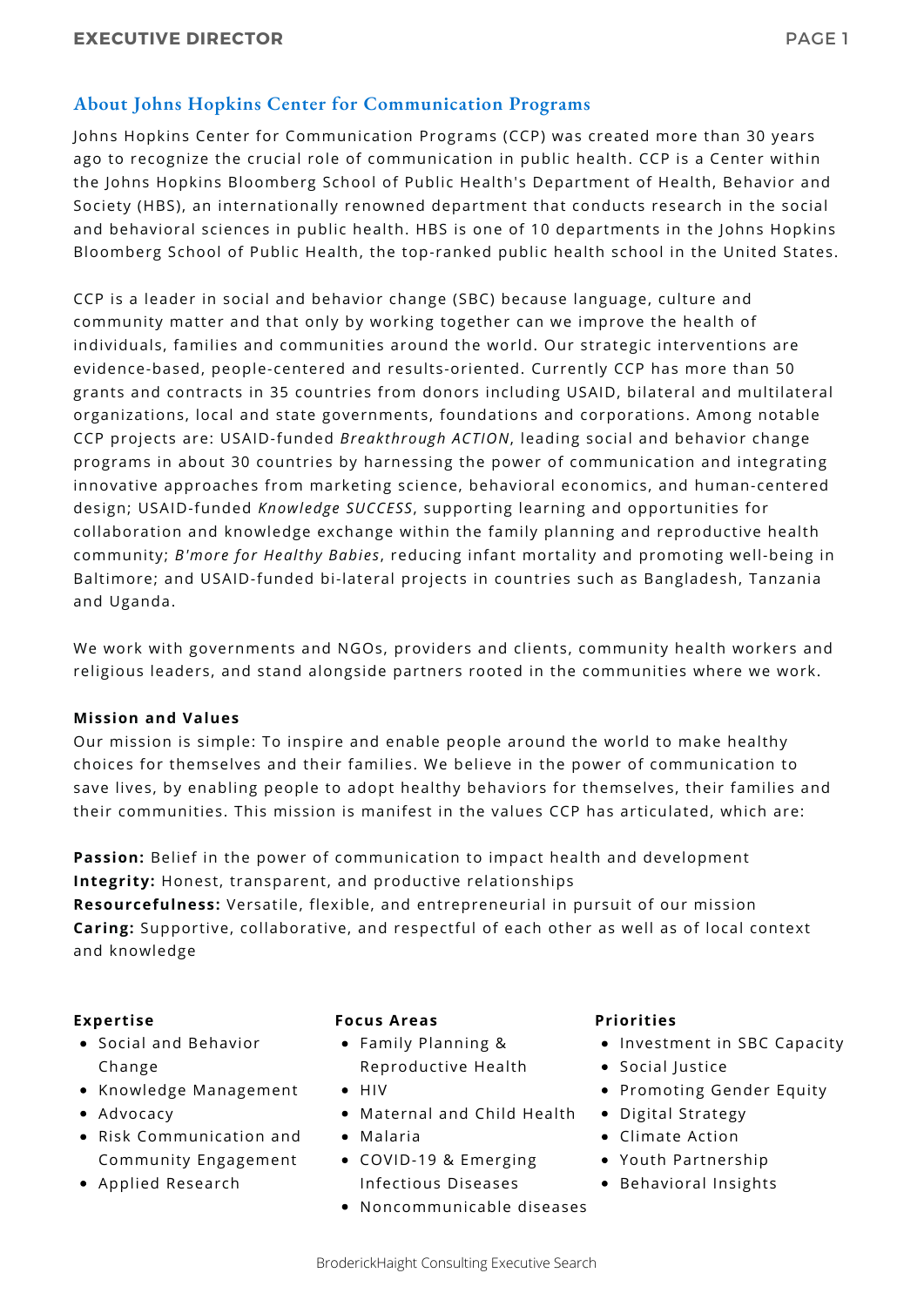## **Role Description**

## **Executive Director - Johns Hopkins Center for Communication Programs**

CCP, headquartered in Baltimore, MD, has programs in more than 35 countries around the world. CCP is a leader in social and behavior change, supported by expert faculty and staff and housed in the top-ranked Johns Hopkins Bloomberg School of Public Health. CCP has multiple platforms and initiatives, it advances the scholarship, science and practice of SBC, and trains the next generation of leaders. Detailed information about our Center and programs is available at www.ccp.jhu.edu.

## **About the Position**

CCP seeks an outstanding individual to provide leadership and vision in the position of Executive Director. The Executive Director plays a critical role in generating and contributing to the science and practice of global public health and helping shape the next generation of scientifically and theoretically informed public health interventions, policy, and practice. The Executive Director leads CCP's strategy and vision-setting to align with CCP's values and global public health needs. The Executive Director is the public face of CCP's expertise in social and behavior change and knowledge management and acts as thought leader on critical topics in domestic and international public health. The Executive Director provides oversight of programs and implementation of major projects such as USAID Breakthrough ACTION. The Executive Director also provides leadership and oversight of financial and human resources, ensuring their alignment with CCP's vision, mission, and strategic growth priorities. The Executive Director promotes CCP's values and cultivates a culture that reflects those values.

There are three major commitments CCP is currently undergoing that the Executive Director will oversee:

- 1) Development of a new stream of leaders and succession planning
- 2) Realization of CCP's Strategic Plan, including increasing in-country leadership
- 3) Anti-Racism, approaching diversity, inclusion, equity, and racism as a public health issue

The ideal Executive Director is a seasoned senior manager with a vision and the skills to support CCP's programs and staff around the globe as they manage a period of profound change, and to do so with compassion, openness, and kindness.

## **Reporting Relationships**

The Executive Director reports to the Department Chair, Health, Behavior and Society. The Executive Director oversees the entire Center and has direct supervision over CCP's Deputy Directors; Unit Heads of Finance & Administration, Strategic Communications Programs, Research and Evaluation and Public Relations. CCP has a global workforce of more than 600 staff members.

## **Organizational Structure**

CCP is housed within the Department of Health, Behavior, and Society, one of 10 departments in the Johns Hopkins Bloomberg School of Public Health. The Executive Director leads the alignment of the needs, priorities, and concerns of the Center and the School.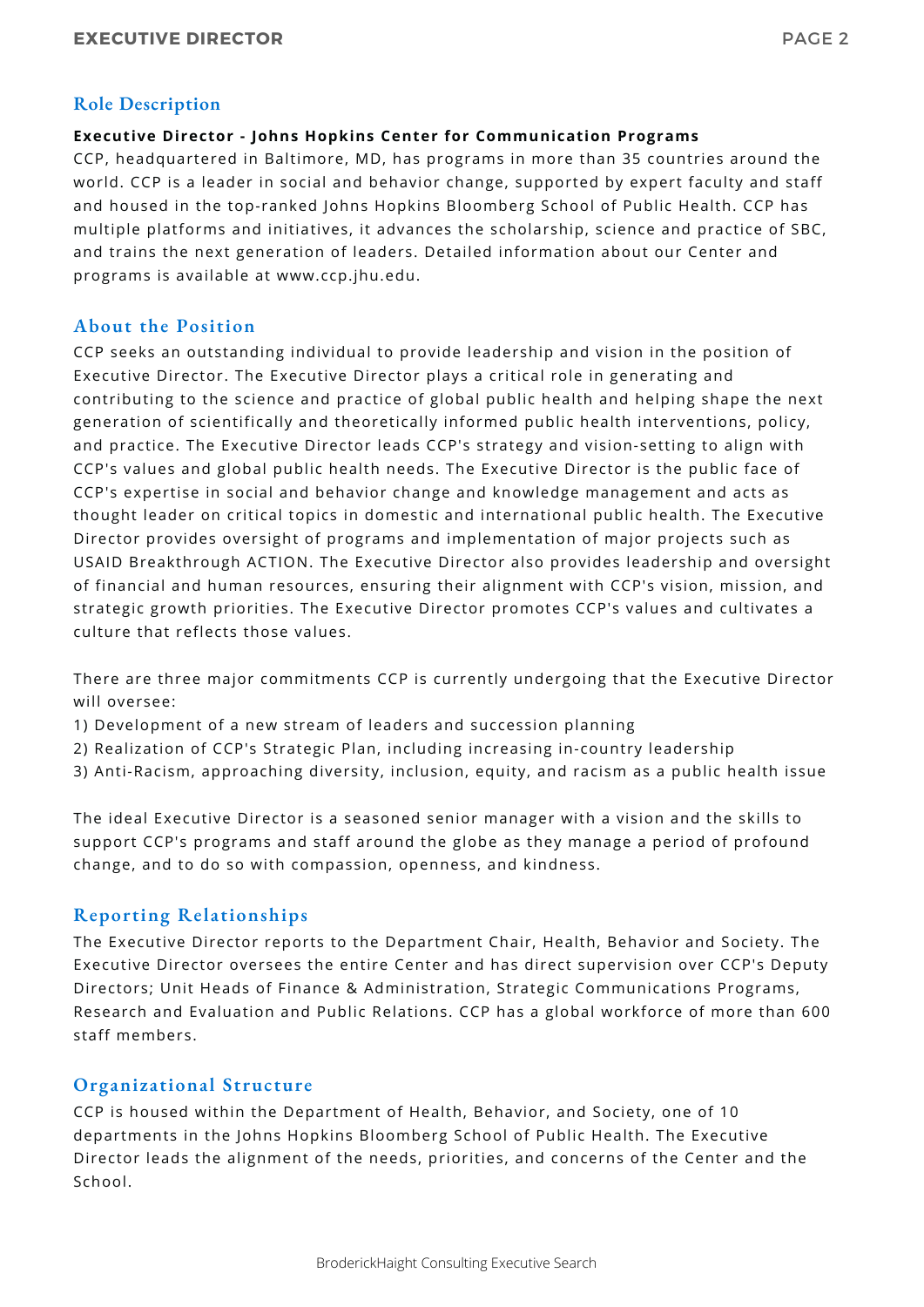# **Primary Responsibilities**

## **Strategy & Vision**

- Build strong relationships between CCP and its donors (including USAID), and other significant stakeholders in CCP's mission and success.
- Build effective relationships with other centers and institutes within the Bloomberg School of Public Health and the Johns Hopkins University.
- Ensure CCP's position as a leader in the field of SBC through writing, networking, speaking, and oversight of the quality of CCP's work.
- Drive technical vision and research agenda to lay the groundwork for the future.
- Lead high-profile SBC initiatives like engagement with Facebook or the SBCC Summit that advance CCP's leadership in the field.
- Lead purposeful, gradual transition from CCP providing direct project implementation to providing technical assistance and other support to local organizations.
- Nourish partnership with "sister organizations", a global network of over a dozen, indigenous SBC organizations.

#### **Internal/Institutional Leadership**

- Lead CCP's primary decision-making and management bodies, including the Unit Heads and the Leadership Group to ensure that they continue to manage CCP effectively.
- Communicate CCP's vision, priorities, strategies, risks, and status to CCP staff globally.
- Effectively seek out, listen to, and respond to needs, priorities, challenges, and opinions of CCP staff globally.
- Identify organizational priorities, and ensure progress towards these priorities to CCP. These priorities include: fulfilling our commitment to becoming an anti-racist organization in our operations and programming; enhancing center-wide knowledge management (the HIVE); expanding monitoring and data systems (PULSE); and fostering staff development and engagement.
- Understand and communicate School and University priorities to CCP; envision ways CCP can thrive within them.
- Continue to foster and build upon strong relationships between CCP and its home department (HBS) the School, and the University.

#### **Management**

- Oversee the leaders and the managers of CCP's departments and units to ensure effective operations and staff engagement.
- Manage a culturally and racially diverse staff, with a long-term goal of building a staff that reflects the cultures, racial identities, and languages of the people CCP serves.
- Represent CCP priorities, needs, and challenges to stakeholders within the University, School, and Department management structures and groups.

## **Finance, Operations, and Administration**

- Ensure overall financial health and set resource mobilization priorities for the organization.
- Set funding/spending priorities that ensure compliance, staff engagement, and technical excellence.
- Set contingency plans for major funding changes such as win/loss of global projects.
- **Set financial priorities for discretionary spending and oversee discretionary budget.**
- Ensure that CCP's compliance structures are robust, and that CCP has a system for prioritizing, communicating, and training for compliance.